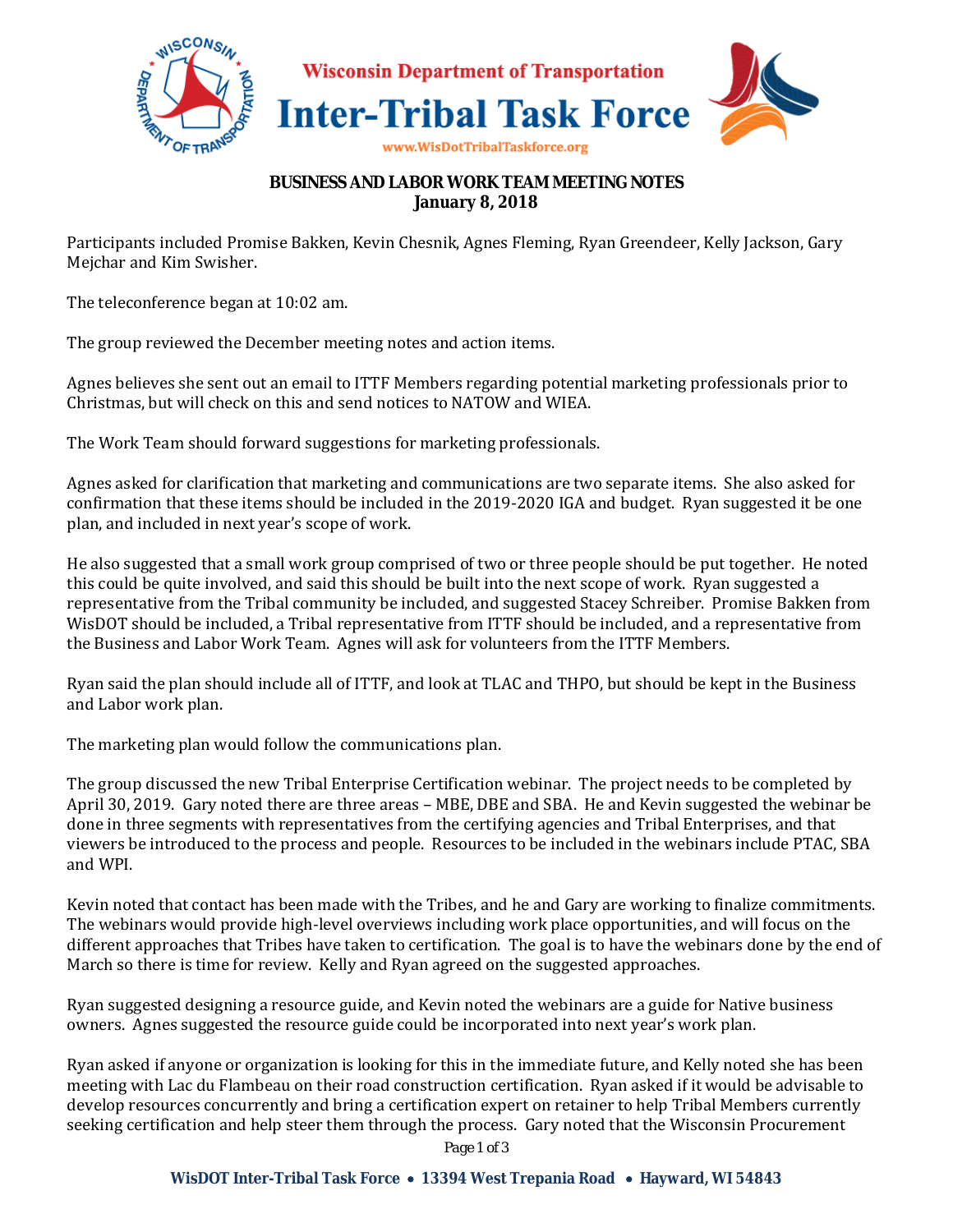

Institute (WPI) provides guidance, and that there are consultants out there, and that we are providing assistance for the initial steps. Ryan suggested taking a tiered approach to developing the process guide.

Gary suggested we complete the three webinars and develop a one page flyer that outlines the process, resources available, contact information for key people and links for more information. Kevin suggested incorporating this into the communications plan as these items would be deliverables.

The group discussed the communications and marketing plan. Gary outlined a simple plan –

- Identify stakeholders
- Design an approach to connect with stakeholders
- Drive folks to resources including WTTC and ITTF workshops
- Implementation Gary saw this as potentially expensive.
	- o Who will implement this Action Plan? This person needs to be identified.

Ryan noted we have some of the resources, and need to commit resources for a plan. He noted this will help drive attendance at functions.

Gary asked if WisDOT has resources to assist with this. Ryan said there is a good communications team, but a person who is familiar with Indian County is needed. Ryan asked that we look at how we can enhance communication and involvement.

Kevin noted that all Tribes are not focused on transportation, and the three new webinars will appeal to a broader audience.

Agnes, Kevin and Gary will meet offline to finalize the budget and timeline. The webinars will continue in the format used for the DBE webinars.

Gary noted that some work could be done in preparation of the communications plan for next year, and asked if a RFP be prepared in advanced, and potential vendors be identified. Agnes agreed that advanced work could be done.

Agnes continued reviewing the existing work plan. Gary shared that the Wisconsin Indian Business Alliance (WIBA) offers loan products and services for Native businesses and individuals, and that this could be a resource.

Ryan noted that the communications plan will be underwritten by LCO.

Ryan thanked everyone for their time, especially Kevin and Gary.

The meeting ended at 11:04 am.

Meeting recordings may be found at https://goo.gl/6VJsG1

Work Team meeting notes may be viewed at https://wisdottribaltaskforce.org/labor-business/about-laborbusiness/

*Page 2 of 3*